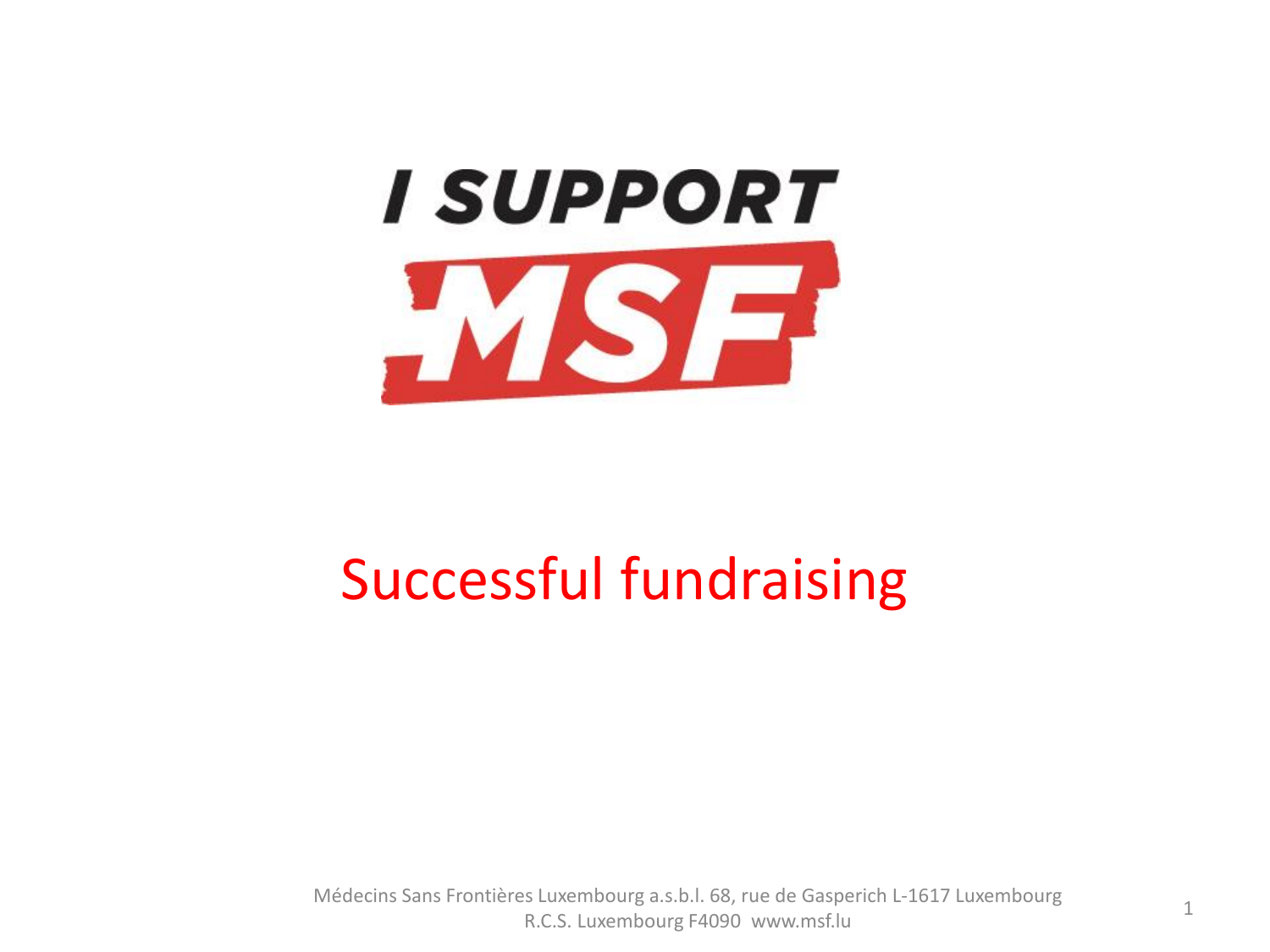# **Organising your fundraising**

#### **Set a fundraising goal**

In the same way you'd set yourself a target for completing a run, make sure to set a goal for your MSF collection. Don't be afraid to aim high - certainly beyond the €200 minimum - to give yourself a real challenge that your supporters can get behind.

#### **Make a plan**

Set out exactly what you want to do to collect your money and how much each part of your plan will help you fundraise (e.g. by using social networks, organising an event at work, throwing a dinner party, etc.).

#### **Get started as soon as you can**

The sooner you start fundraising, the sooner you'll reach your target. Make the first donation yourself to get the ball rolling and to encourage others.

#### **Keep your spirits up**

It's normal for donations to slow down a bit after starting off with a bang. But don't be discouraged! Keep on track and continue to update your social networks and you'll soon start to see the fruits of your labour.

#### **How to send your donations to MSF**

Any money raised on the online fundraising platforms (p3) will be sent automatically, otherwise you can make a transfer to our CCP account, LU751111000048480000.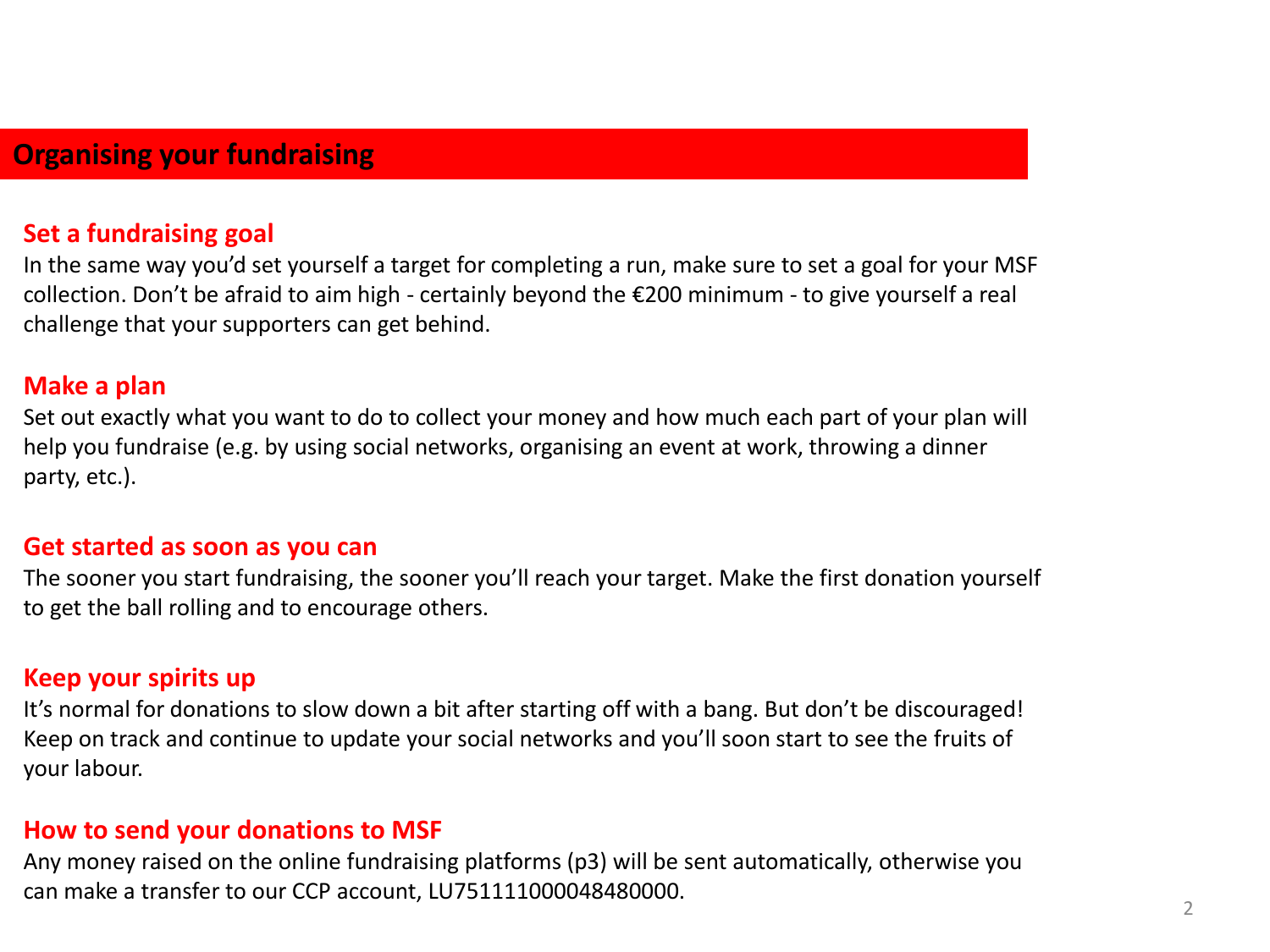# **Creating your fundraising page**

Simplify your fundraising efforts by using **[Facebook](https://www.facebook.com/fund/MSFLux/)** or **[Alvarum.](https://www.alvarum.com/msfluxembourg)** Simple and secure, they let you create a personalised page so that anyone who wants to support you can do so in just a few clicks.





Personalise your page as much as possible to make it more appealing and attract more donations:

- Add a profile picture (one that shows you having fun or in action)
- State why you've decided to support **MSF**
- Explain how the money you raise will be used, using the examples in this guide
- Provide regular updates on your training progress, your fundraising and your events
- Thank your donors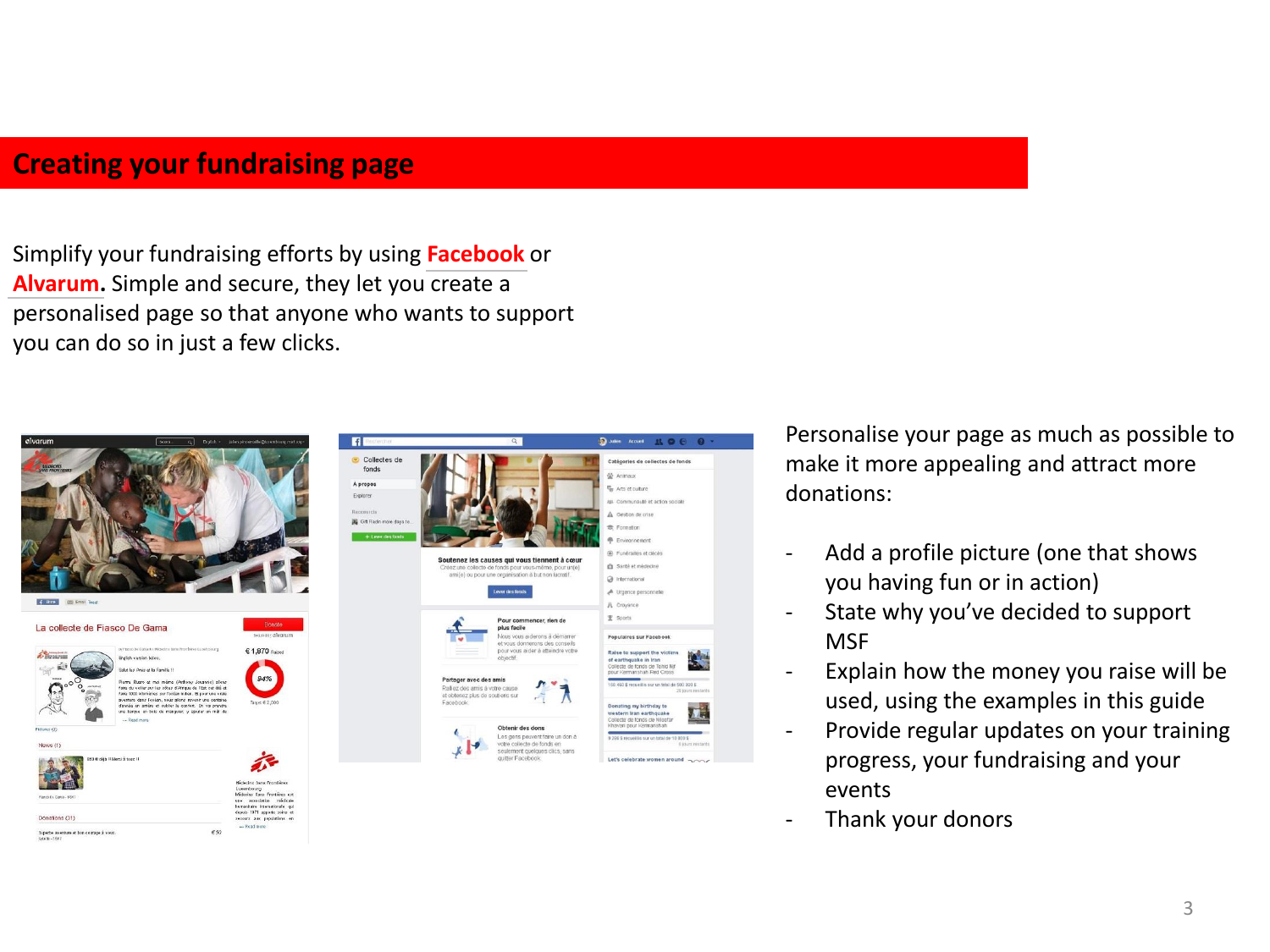# **Asking your friends and family for help**

## **How ?**

You can ask those around you for help in lots of different ways, via social media, in person at a family meal, by emailing your colleagues at work, and so on. Don't be afraid to talk about your challenge, because it just goes to show how important it is to you.

## **The circles method**

The circles method is about communicating with the people around you systematically, in order to make your fundraising efforts more effective.



1: You're the first circle. Lead by example by making the first donation. You'll be demonstrating that you believe in your cause, starting a positive chain reaction. Make a fairly sizeable donation, as this will serve as the benchmark for future donors.

2: Your family circle. These are the people who believe in you the most, they'll be very receptive and will help get your fundraising on track. 3: Once your fundraising is off to a good start, next contact your close friends, who'll be more than happy to support your efforts. 4: Finally, it's the turn of your acquaintances - your pals, your friends-offriends and your work colleagues. It's a good idea to only contact this group once your collection is already well underway. Show them that you're within touching distance of your goal and that their donation will be the one to help you reach your target. And the set of the set of the set of the set of the set of the set of the set of the set of the set of the set of the set of the set of the set of the set of the set of the set of the set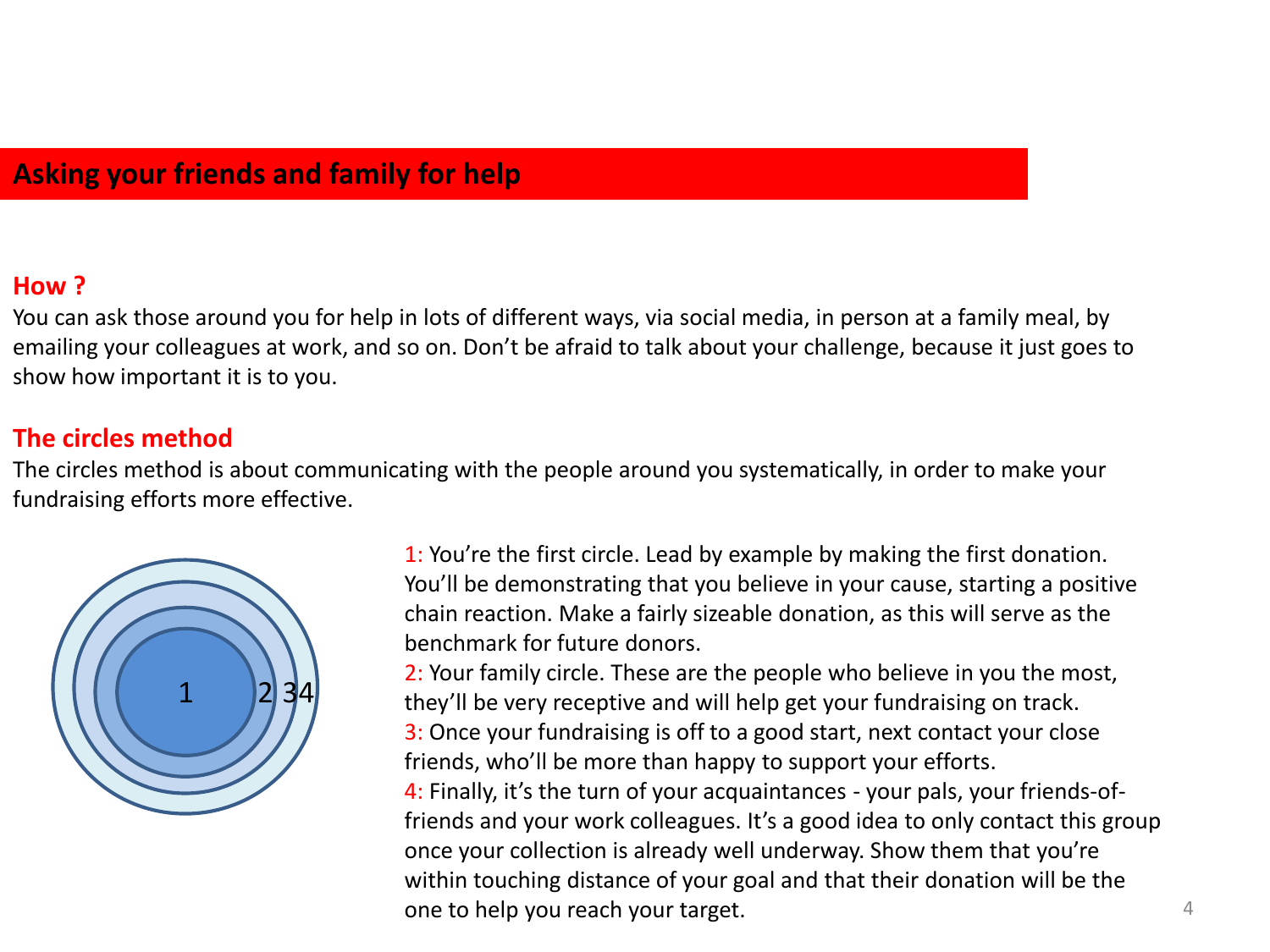Organising an event is an effective way to collect donations.

#### Here are some ideas:

Do you have a talent? A special skill? A passion? Cooking, alternative therapies, running, meditation... whatever it may be, ask the people in your life to support your challenge in exchange for a 'discovering mindfulness' session, or perhaps just a simple dinner party organised at your place. It's an excellent way to have fun while raising money.

Too many clothes in your wardrobe? Invite your friends round and have a fun clothing sale.

The old ideas are usually the best, so why not organise a raffle or a bake sale, always a great way to raise some cash.

Adding a little fun into the equation, why not challenge your friends? You could say: 'if I reach more than €1,000 in donations by the end of the week I promise to shave my head!"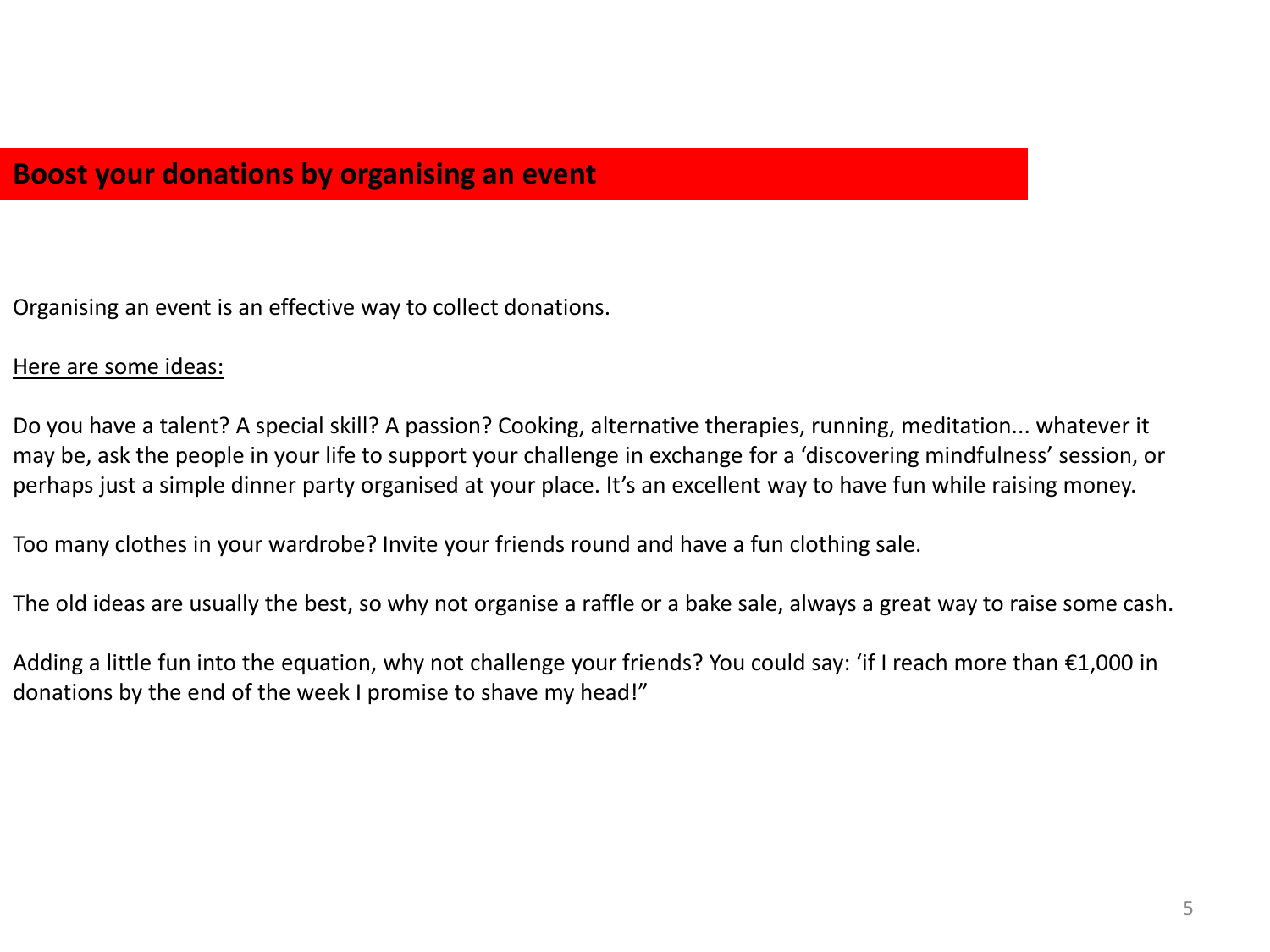# **Talk about yourself and your fundraising**

## **On social networks**

Talk about what you're doing to support MSF on your Facebook, Twitter and Instagram pages. Make sure you share a link to your donations page.

## **At work**

Ask your company to sponsor you and speak to them about promoting your fundraising efforts internally. Having an employee who is taking part in a challenge like 'I Support MSF' is a great PR opportunity.

## **In local media**

Contact your local media, they're often very excited to hear about these kinds of challenges. It's a fantastic opportunity for you to talk about what you're doing, but also about MSF's work on the ground.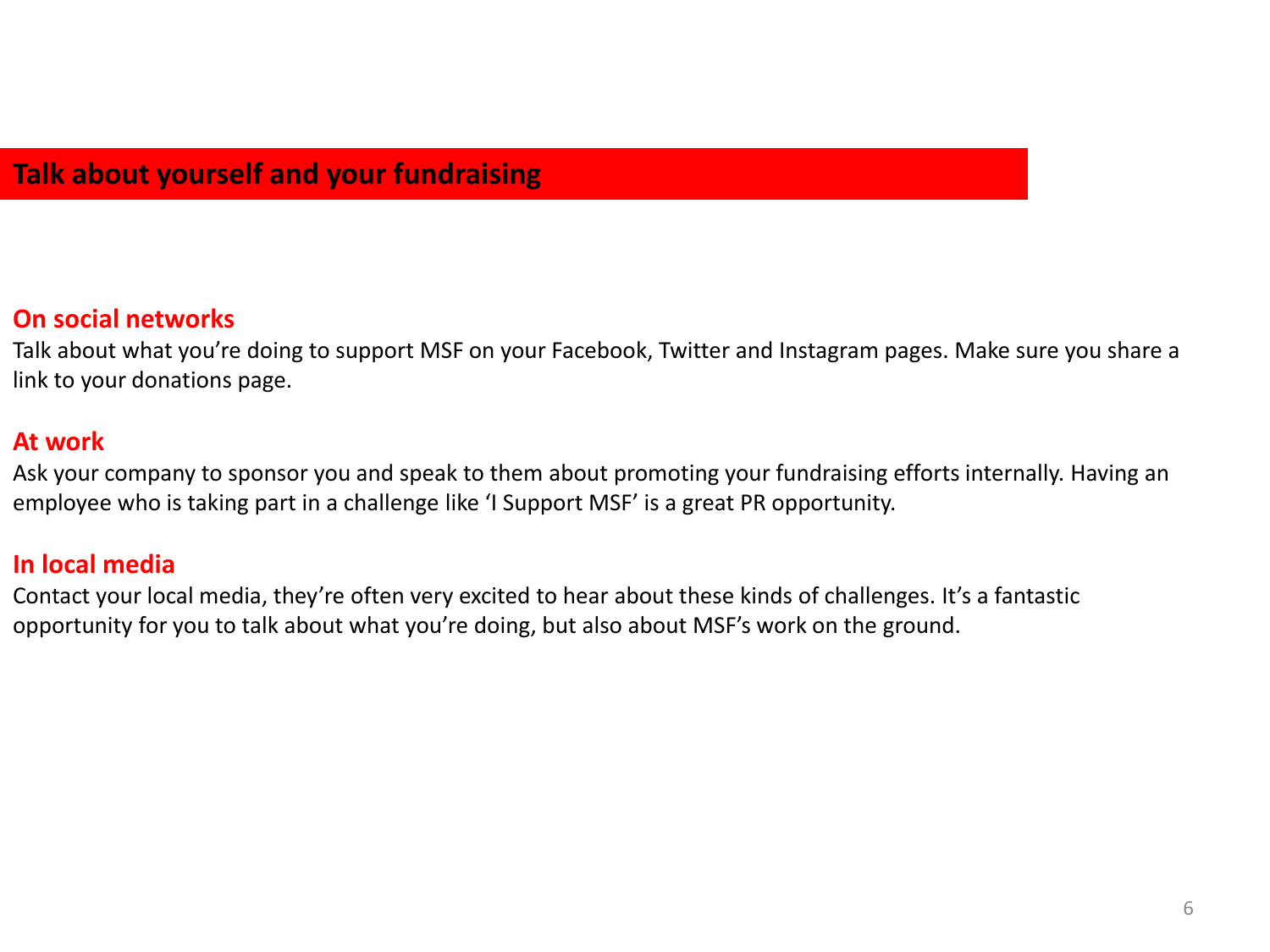# **What can your donations pay for?**

#### €2,000 will cover the cost of a medical tent.

Specially designed to treat people even in the most remote regions, you'll be helping to provide rapid and effective everyday care.



## €500 will cover the cost of 1,000 food supplement sachets.

MSF uses ready-to-use food supplements to save children's lives, providing them with the essential vitamins, minerals, fats and proteins they need to survive and grow up normally.

#### €130 will cover the cost of measles vaccinations for 500 children. Our teams will be able to vaccinate children under 5 years old against this deadly disease.





## €30 will cover the cost of a shelter for a family of refugees.

Made of thick, durable and waterproof canvas, and able to withstand even the most extreme weather conditions, from torrential rain to blazing sunshine, these tents provide shelter to families of all kinds in all different situations.